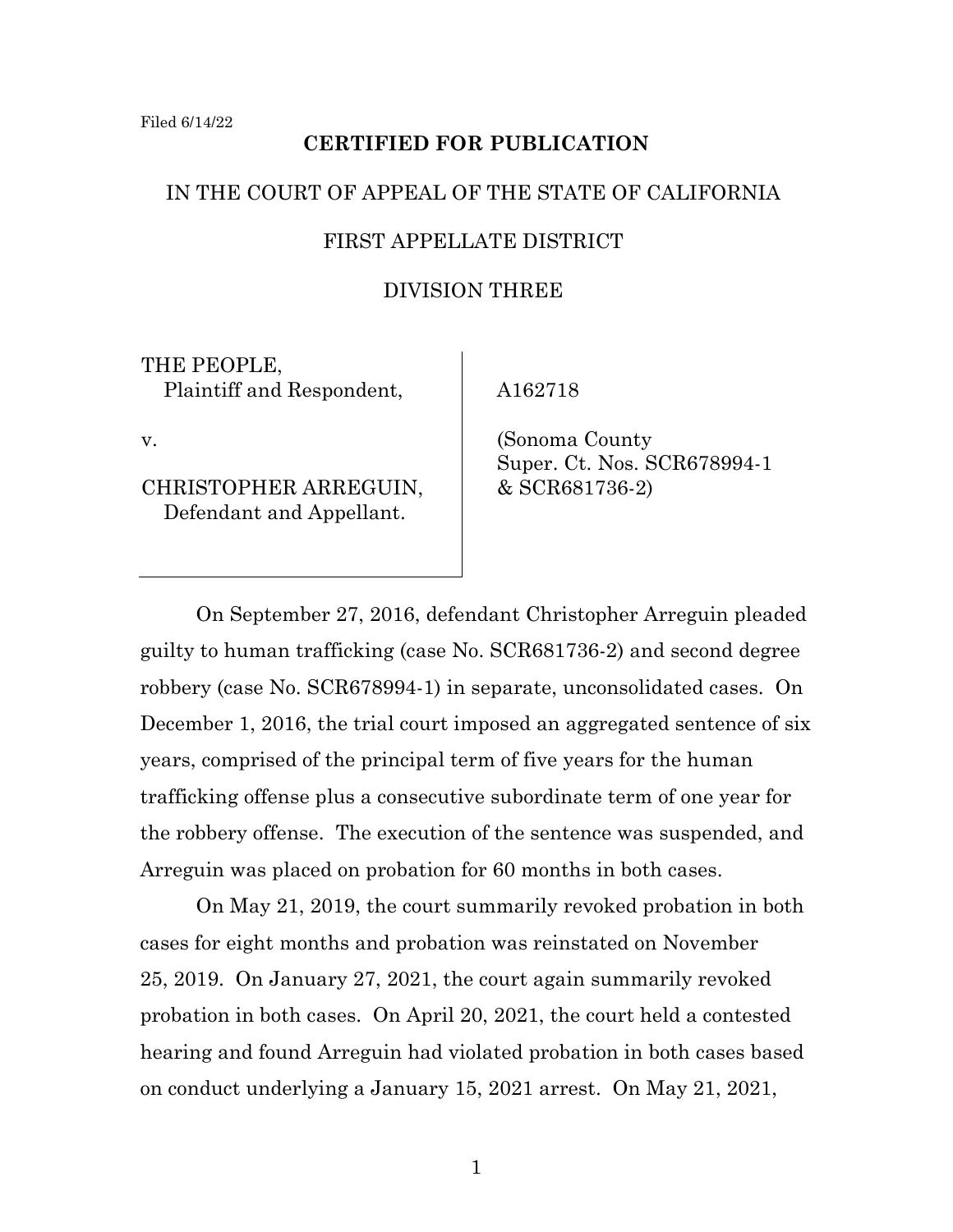the court formally revoked probation in both cases and put into effect the previously suspended aggregate sentence of six years.

The sole question before us, which we answer in the affirmative, is whether the trial court erred in denying Arreguin's motion to dismiss the violation of probation (VOP) filed in the human trafficking case.

The 60-month probation term in the human trafficking case was imposed on December 1, 2016, and hence was originally set to expire on December 1, 2021. However, effective January 1, 2021, the maximum probation term for many offenses, including the human trafficking offense at issue in this case, became limited to two years by statute (Pen. Code,  $1 \S 1203.1$ , former subd. (a), as amended by Assem. Bill No. 1950 (2020-2021 Reg. Sess.; Stats. 2020, ch. 328, § 2; "AB 1950" <sup>2</sup>). As of January 1, 2021, Arreguin had served significantly more than two years of probation, and therefore his probation terminated as a matter of law. His probation having terminated, the court lacked jurisdiction to order summary revocation. While the court erred in denying Arreguin's motion to dismiss the VOP filed in the human trafficking case based on AB 1950, it retained jurisdiction to adjudicate the VOP filed in the robbery case as the term of probation for the robbery offense was statutorily exempt from the two-year probation limitation in AB 1950.

<sup>&</sup>lt;sup>1</sup> All undesignated statutory references are to the Penal Code. <sup>2</sup> Assembly Bill No. 177 (2021-2022 Reg. Sess.), effective January 1, 2022, effected changes to section 1203.1, repealing the entire section and then adding a new section 1203.1, effective January 1, 2022. (Stats. 2021, ch. 257, § 22, eff. Sept. 23, 2021, operative Jan. 1, 2022.) Because the changes in the new section 1203.1 do not affect the analysis in this case, our opinion will hereafter cite to AB 1950 for convenience.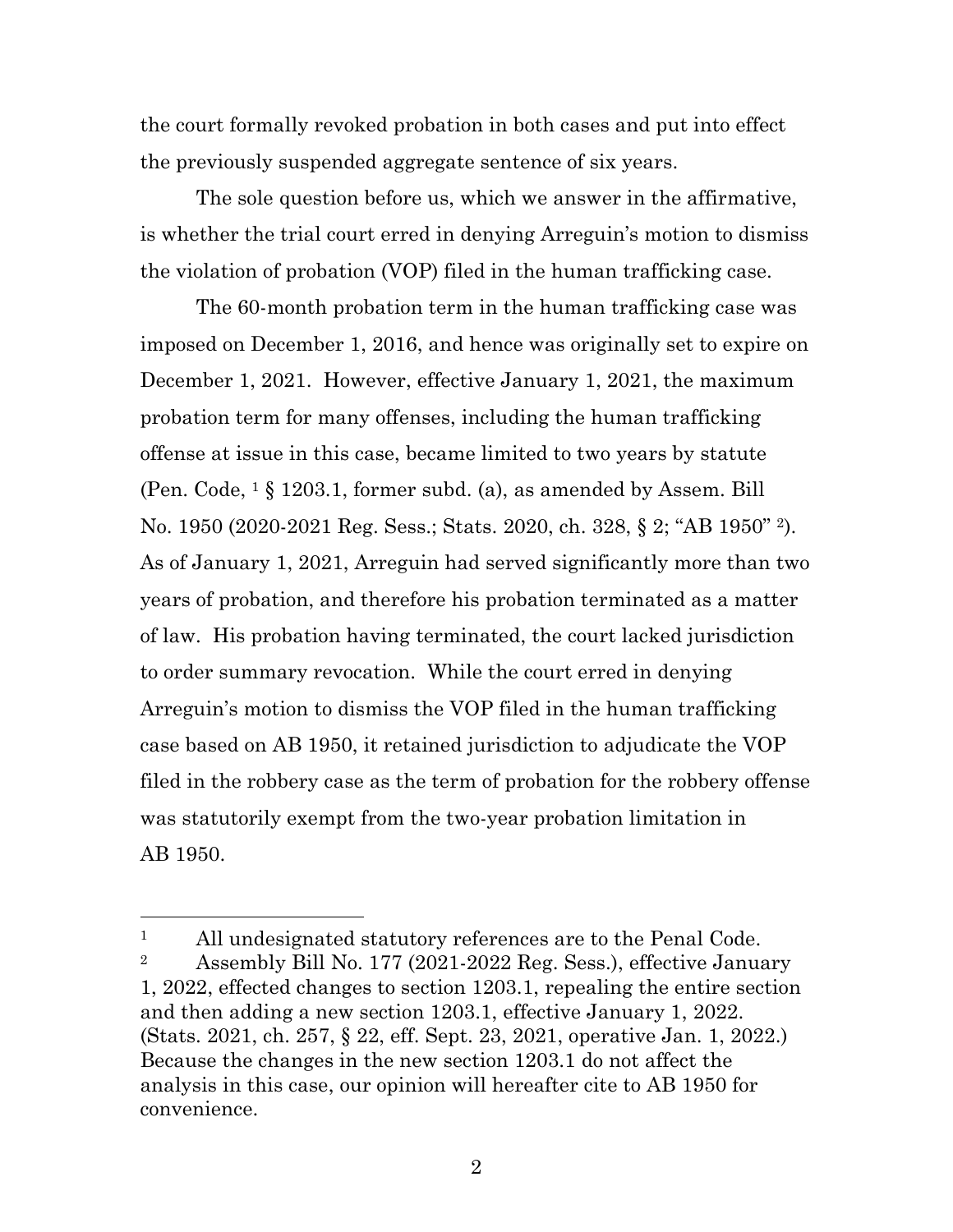Accordingly, in case No. SCR681736-2 (human trafficking) we reverse the May 19, 2021 sentence and remand that case to the trial court with directions to vacate its order denying Arreguin's motion to dismiss the VOP, enter a new order granting the motion to dismiss the VOP, and conduct further proceedings consistent with our opinion. In case No. SCR678994-1 (robbery), we reverse the May 19, 2021 sentence and remand that case to the trial court with directions to conduct further proceedings consistent with our opinion.

#### **FACTUAL AND PROCEDURAL BACKGROUND**

In case No. SCR678994-1, Arreguin was charged with the felony offenses of second degree robbery and dissuading a witness by force or threat based on a gunpoint robbery (robbery case). In case No. SCR681736-2, Arreguin was charged with the felony offenses of pandering and human trafficking of a minor for a sex act concerning two victims (human trafficking case). The cases were not consolidated.

On September 27, 2016, Arreguin appeared before the trial court to resolve both cases. He pled guilty to human trafficking (§ 236.1, subd. (a)) in case No. SCR681736-2, and second degree robbery (§§ 211, 212.5, subd. (c)) in case No. SCR678994-1. He signed a separate plea agreement in each case, acknowledging his plea would be an "open plea" with "a maximum possible sentence of 6 years."

At sentencing on December 1, 2016, the trial court imposed an aggregate term of six years, comprised of the principal term of five years (the lower term) for the human trafficking offense, plus a consecutive subordinate term of one year (one-third of the middle term) for the robbery offense. The execution of the aggregate sentence was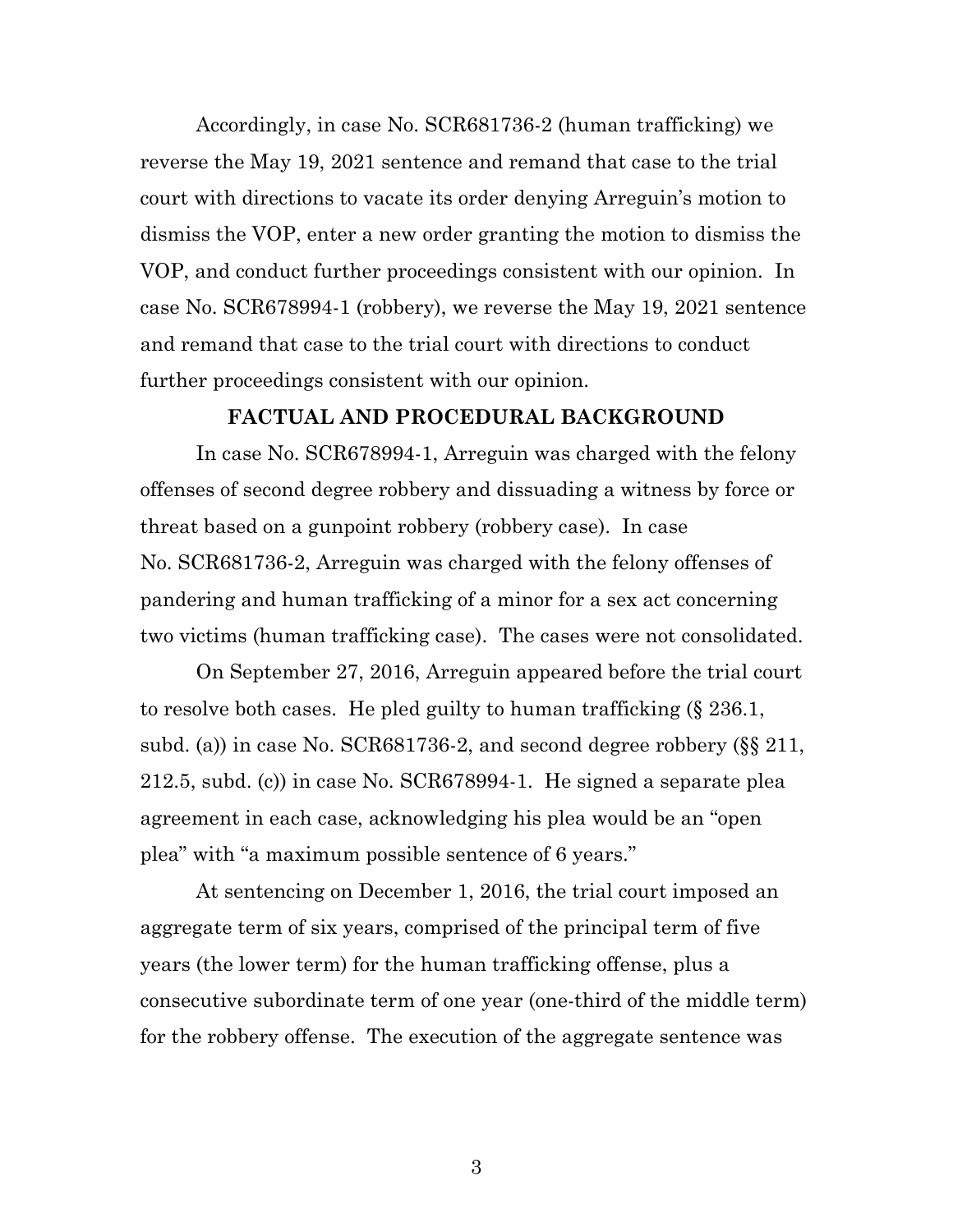suspended and Arreguin was placed on probation for 60 months in each case, with the terms of probation "to run concurrent with each other." <sup>3</sup>

Thereafter, Arreguin's probation term in both cases was tolled for approximately eight months (266 days) from March 5, 2019, when the court summarily revoked probation, until November 25, 2019, when the court reinstated probation.  $(\S 1203.2, \S 1203.2)$  (a) ["[t]he revocation [of probation], summary or otherwise, shall serve to toll the running of the period of supervision"].)

Effective January 1, 2021, AB 1950 was enacted to limit the maximum probation term a trial court could impose for most felony offenses (including the human trafficking offense in this case) to "a period of time not exceeding two years, and upon terms and conditions as it shall determine." (§ 1203.1, former subd. (a); Stats. 2020, ch. 328, § 2.) AB 1950 provided that the two-year probation limitation did not apply to certain exempt felonies, including "any violent felony offense listed in section 667.5, subdivision (c)," which exemption applied to the robbery offense in this case. (§ 1203.1, former subd. (m)<sup>4</sup>; Stats. 2020, ch. 328, § 2.) As to the exempt felonies, "the court, or the judge thereof, in the order granting probation, may suspend the imposing or the

<sup>&</sup>lt;sup>3</sup> At the time of the December 1, 2016 sentences in these cases, a trial court could impose felony probation for a period "not exceeding the maximum possible term of the sentence," except "where the maximum possible term of the sentence [was] five years or less," in which case probation could "continue for not over five years." (§ 1203.1, former subd. (a); Stats. 2010, ch. 178, § 75, operative Jan. 1, 2012.)

<sup>&</sup>lt;sup>4</sup> As we have noted, AB 1950's amendments were retained in full when section 1203.1 was later repealed and added again as section 1203.1. (Stats. 2021, ch. 257, §§ 21–22.) Section 1203.1, former subdivision (m), was redesignated as section 1203.1, subdivision (*l*). (Stats. 2021, ch. 257, § 22.)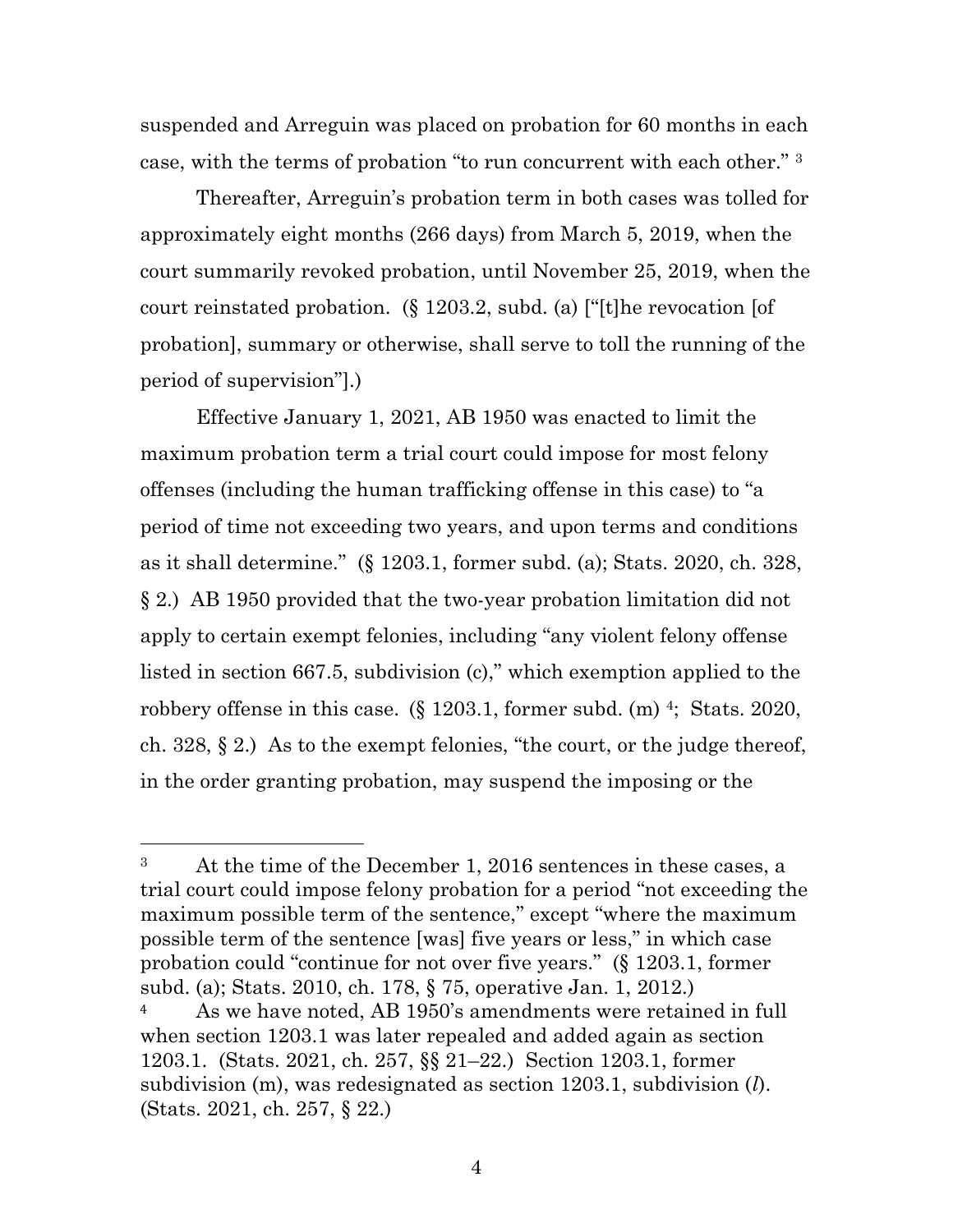execution of the sentence and may direct that the suspension may continue for a period of time not exceeding the maximum possible term of the sentence and under conditions as it shall determine." (*Ibid*.)

On January 27, 2021, the trial court summarily revoked Arreguin's probation in both cases based on separate, albeit identical, VOPs filed in each case. The VOPs requested revocation based on conduct that took place on January 15, 2021, for which Arreguin was arrested that same day. 5

Arreguin moved to dismiss solely the VOP filed in the human trafficking case on the basis he had served over two years on probation

<sup>&</sup>lt;sup>5</sup> The Probation Department's request that the court summarily revoke probation was based on the following: "New law violation: . . . On 1/15/21, officers responded to a report of a suspicious vehicle. The defendant was located asleep in the driver's seat of the vehicle, with the engine on. They noted a bottle of tequila in the front passenger seat. When Arreguin woke and noticed the officers, he began to drive away, but stopped the car when asked. Officer[s] observed he was holding a gas pipe, commonly [used to] smoke methamphetamines. Additionally, his speech was slurred, he was unsteady on his feet, and he smelled of alcohol. Located in the defendant's pocket was suspected methamphetamine, and metal knuckles. He was arrested for misdemeanor violation of Section 11364(a) H&S, and felony violation of Section 21810 PC, and 1203.2 PC. [¶] Violation of probation: **Failed to be of good conduct and obey all laws**: See above. **Possession of a controlled substance/associated paraphernalia**: See above. **Possession of a weapon**: See above. **Use/possession of alcohol**: See above. [¶] Other: In December 2020, the defendant contacted Probation and reported he had relapsed and used cocaine and marijuana. He was referred to the Day Reporting Center for outpatient services. He was subsequently arrested for the current alleged violation of probation. The defendant has been on probation for over four years. At this point, we believe he has exhausted all resources. Should he admit the violation, we respectfully recommend the defendant be remanded, and the suspended prison sentence be imposed." (Bolding in original.)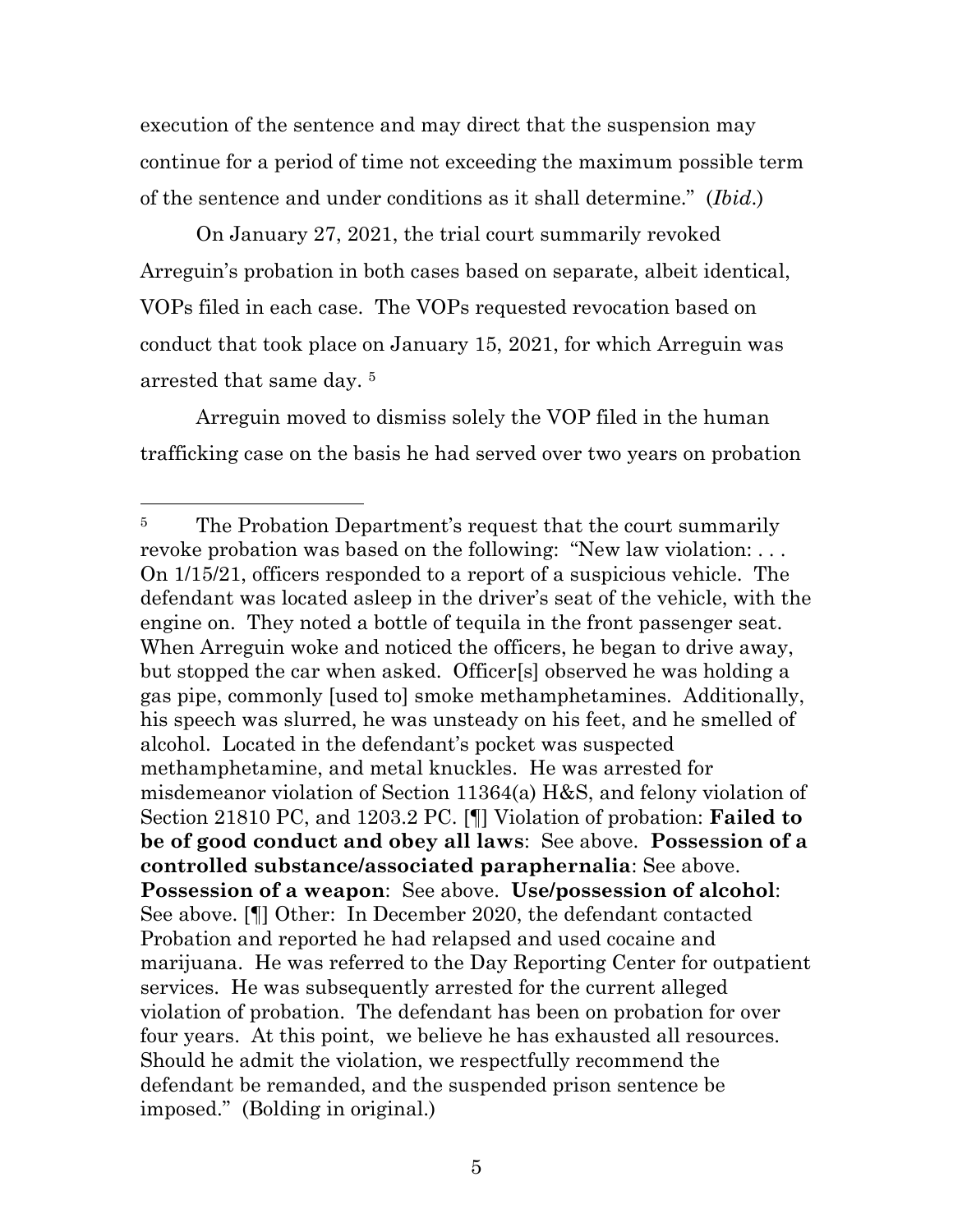for that offense and probation was terminated by retroactive application of AB 1950. The court denied the motion to dismiss, held a contested hearing, and found Arreguin had committed the conduct underlying his January 15, 2021 arrest. The court specifically found Arreguin violated the following terms of his probation: failing to be of good conduct and obeying all laws; possessing drug paraphernalia and a weapon; and possessing and using alcohol. On May 19, 2021, the court formally revoked probation in both cases and directed the execution of the previously suspended aggregate sentence of six years.

Arreguin's timely appeal ensued.

# **DISCUSSION**

Arreguin seeks reversal and remand for further proceedings in both cases based on his contention that the trial court erred in denying his motion to dismiss the January 27, 2021 VOP filed in the human trafficking case. We agree. Since, by operation of law, Arreguin could not be on probation in the human trafficking case at the time the January 27, 2021 VOP was filed, and the court revoked his probation based on conduct that took place on January 15, 2021 (when he was not on probation), we shall reverse and remand for further proceedings.

We begin our discussion by noting that at the 2016 sentencing the trial court was required to calculate an aggregate term of imprisonment for both offenses, exercised its authority to suspend execution of the aggregate term of imprisonment, and placed Arreguin on probation in both cases for an initial period of 60 months, which resulted in nonfinal judgments in both cases. <sup>6</sup> While Arreguin was

<sup>6</sup> As explained by our high court, "[i]n the case where the court suspends execution of sentence, the sentence constitutes 'a judgment provisional or conditional in nature.' [Citation]. The finality of the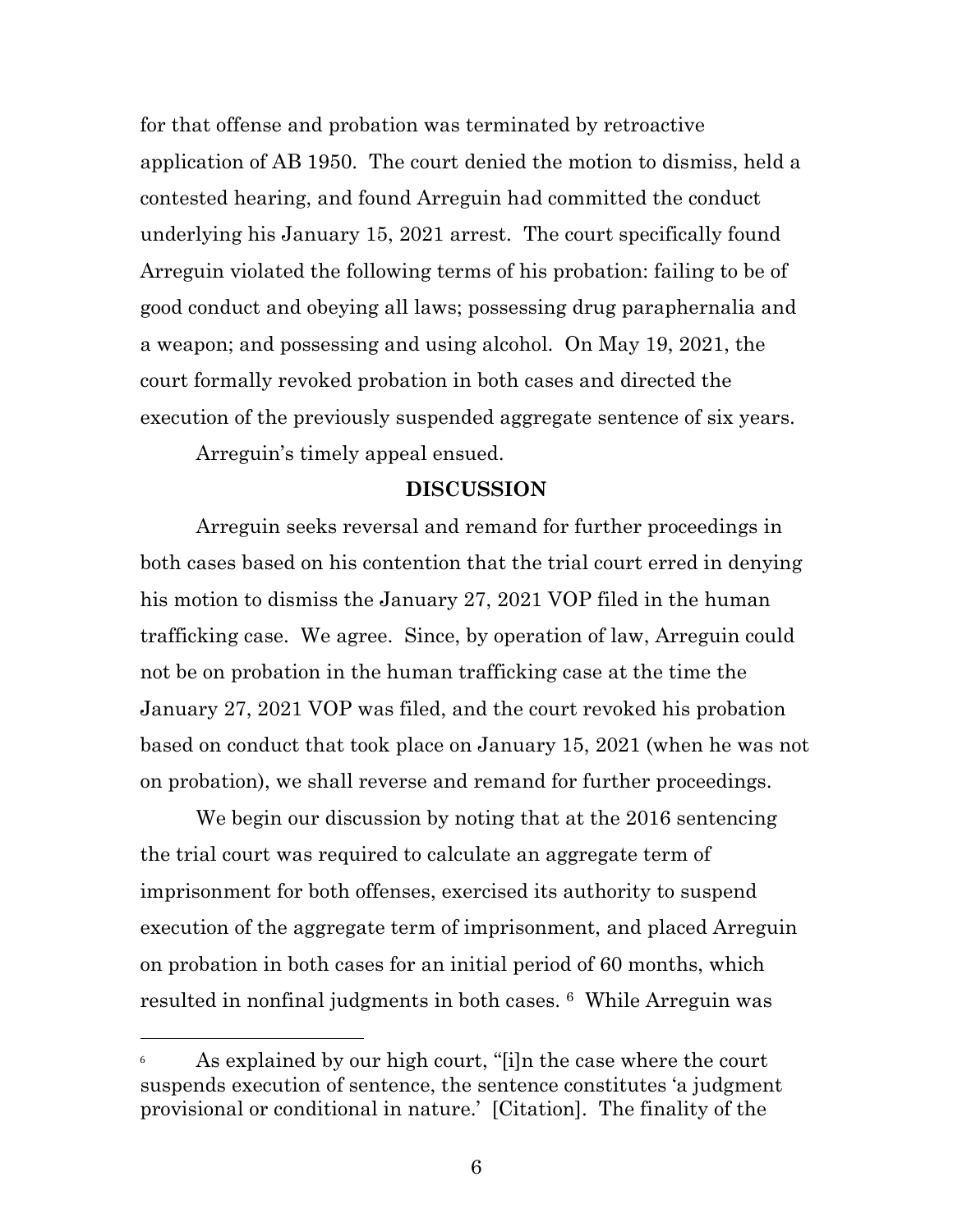serving his probation in both cases, the Legislature enacted AB 1950, effective January 1, 2021, which significantly changed the law governing probation. "As explained in the Legislative Counsel's Digest, whereas previous law had authorized courts to grant a period of probation 'not exceeding the maximum term for which the person could be imprisoned,' [AB 1950] instead 'authorize[s] a court to impose a term of probation not longer than 2 years, except as [otherwise] specified.' [Citations.] This change in the law bars the imposition of more than two years of probation for a felony offense unless the offense is a violent felony listed in section 667.5, subdivision (c), or is subject to a specific probation length, or is specifically excluded from the statute's two yearlimit. (§ 1203.1, former subds. (a), (m), added by Stats. 2020, ch. 328, § 2, now subds. (a), (*l*).)" (*People v. Faial* (2022) 75 Cal.App.5th 738, 743, fn. omitted (*Faial*), petn. for review granted May 18, 2022, S273840 <sup>7</sup>.)

sentence 'depends on the outcome of the probationary proceeding' and 'is not a final judgment' at the imposition of sentence and order to probation. [Citation.] Instead of a final judgment, the grant of probation opens the door to two separate phases for the probationer: the period of probation and the time thereafter." (*People v. Chavez* (2018) 4 Cal.5th 771, 781.)

<sup>7</sup> In granting review in *Faial*, our high court noted that "[p]ending review, the opinion of the Court of Appeal, which is currently published at 75 Cal.App.5th 738, may be cited, not only for its persuasive value, but also for the limited purpose of establishing the existence of a conflict in authority that would in turn allow trial courts to exercise discretion under *Auto Equity Sales, Inc. v. Superior Court* (1962) 57 Cal.2d 450, 456, to choose between sides of any such conflict. (See Standing Order Exercising Authority Under California Rules of Court, Rule 8.1115(e)(3), Upon Grant of Review or Transfer of a Matter with an Underlying Published Court of Appeal Opinion, Administrative Order 2021-04-21; Cal. Rules of Court, rule 8.1115(e)(3) and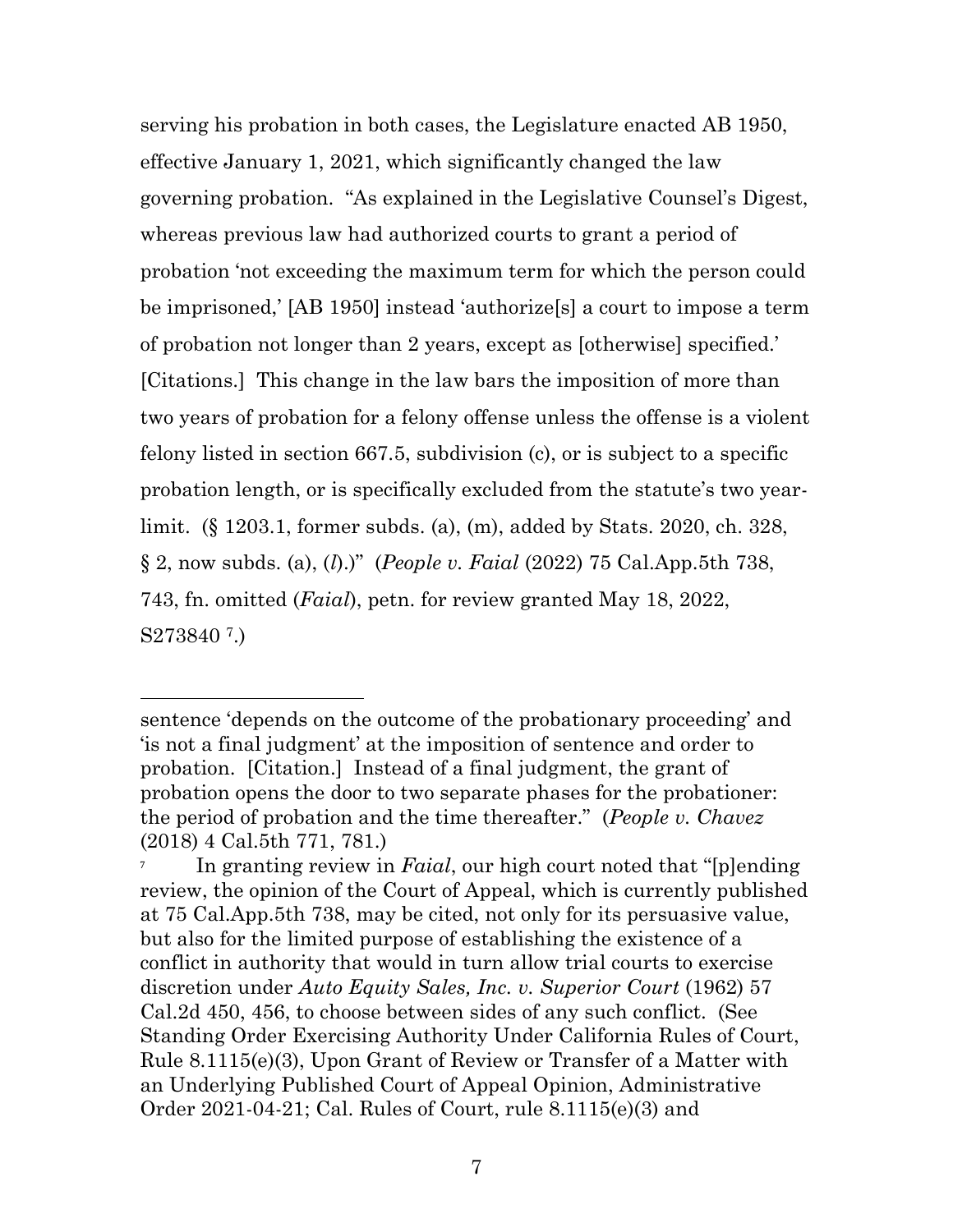We conclude (as have all other appellate courts so far) that AB 1950 "applies retroactively to defendants who were serving a term of probation when the legislation became effective on January 1, 2021; in such cases, the courts have acted to reduce the length of their probation terms." (*Faial*, *supra*, 75 Cal.App.5th at p. 743 [cases cited therein]; see *Kuhnel v. Appellate Division of Superior Court* (2022) 75 Cal.App.5th 726, 732 (*Kuhnel*), petn. for review granted June 1, 2022, S274000 <sup>8</sup>; *People v. Butler* (2022) 75 Cal.App.5th 216, 220–221, petn. for review granted June 1, 2020,  $S273773$ <sup>9</sup>.)

While the cases enumerate various reasons for the retroactive application of AB 1950, we conclude, as have other courts, that retroactive application is supported by the *Estrada* presumption (*In re Estrada, supra,* 63 Cal.2d 740 (*Estrada*).) In *Estrada*, our high court held that when new legislation reduces the punishment for an offense, we presume the legislation applies to all cases not yet final as of the legislation's effective date. (*Id*. at p. 744.)

corresponding Comment, par. 2.)" (*Faial*, *supra*, 75 Cal.App.5th 738, review granted May 18, 2021, S273840.)

<sup>8</sup> In granting review in *Kuhnel*, our high court ordered briefing deferred pending consideration and disposition of a related issue in *People v. Faial*, S273840. (*Kuhnel*, *supra*, 75 Cal.App.5th 726, pet. for review granted June 1, 2022, S274000.)

<sup>9</sup> In granting review in *Butler*, our high court ordered briefing deferred pending consideration and disposition of related issues in *People v. Faial*, S273840 and *People v. Prudholme*, S271057 which latter case presents the following issues: (1) whether Assembly Bill No. 1950 (Stats. 2020, ch. 328) applies retroactively under *In re Estrada* (1965) 63 Cal.2d 740; and (2) if so, whether the remand procedure of *People v. Stamps* (2020) 9 Cal.5th 685 applies. (*Butler*, *supra*, 75 Cal.App.5th 216, pet. for review granted June 1, 2022, S273773.)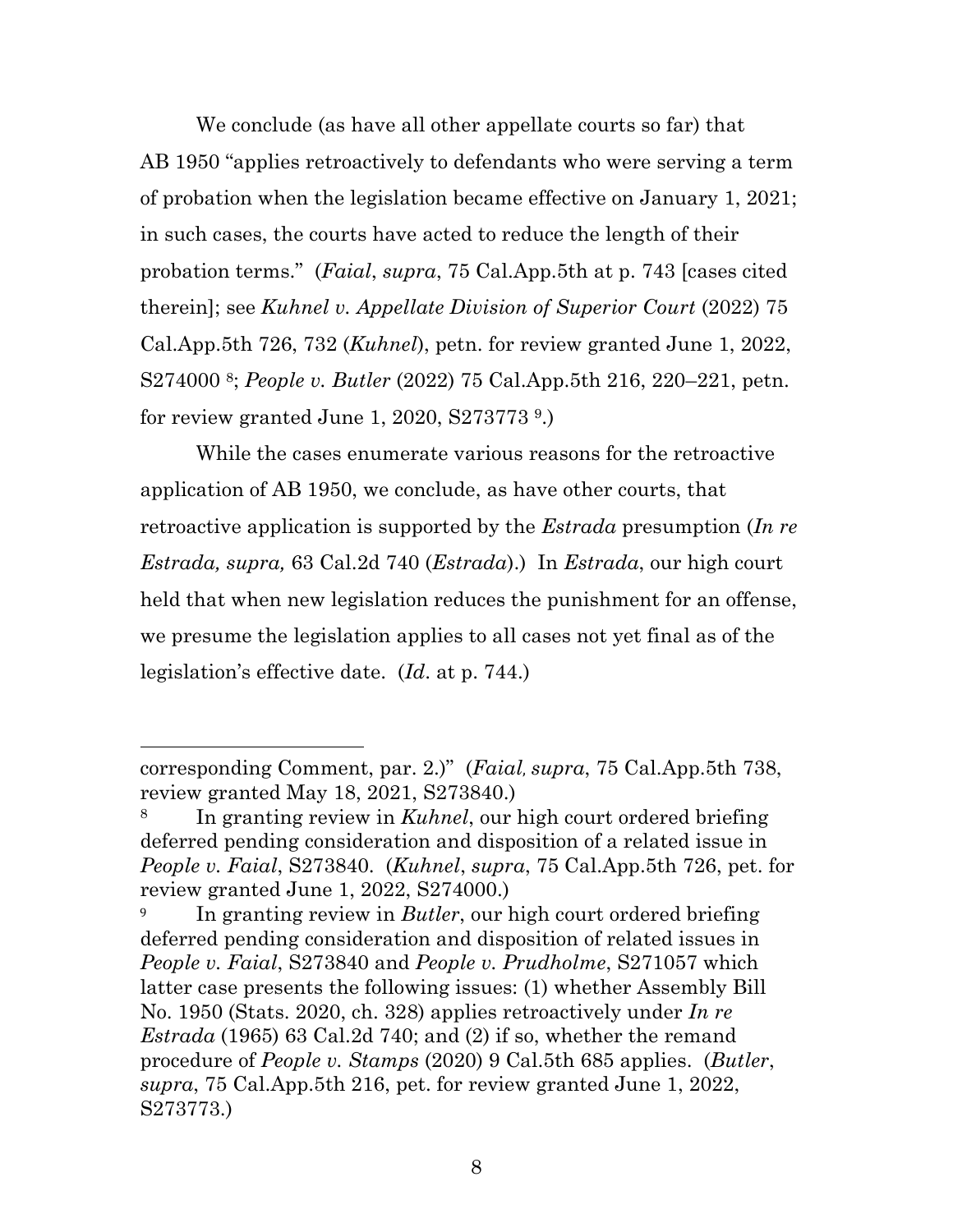In so concluding, our high court reasoned that in the absence of a legislative declaration as to whether an old law or a new law should apply, "[w]hen the Legislature amends a statute so as to lessen the punishment[,] it has obviously expressly determined that its former penalty was too severe and that a lighter punishment is proper as punishment for the commission of the prohibited act. It is an inevitable inference that the Legislature must have intended that the new statute imposing the new lighter penalty now deemed to be sufficient should apply to every case to which it constitutionally could apply. The amendatory act imposing the lighter punishment can be applied constitutionally to acts committed before its passage provided the judgment convicting the defendant of the act is not final. This intent seems obvious, because to hold otherwise would be to conclude that the Legislature was motivated by a desire for vengeance, a conclusion not permitted in view of modern theories of penology." (*Estrada*, *supra*, at p. 745.) "*Estrada* thus . . . stand[s] for the proposition that (i) in the absence of a contrary indication of legislative intent, (ii) legislation that ameliorates punishment (iii) applies to all cases that are not yet final as of the legislation's effective date." (*People v. Esquivel* (2021) 11 Cal.5th 671, 675 (*Esquivel*).) <sup>10</sup>

Here, Arreguin had already served more than two years of probation for the human trafficking case when AB 1950 became

<sup>&</sup>lt;sup>10</sup> Because we agree with those courts that have held AB 1950 is to be applied retroactively based on the *Estrada* presumption, we do not address the discussion in *People v. Quinn* (2021) 59 Cal.App.5th 874 (*Quinn*), in which that court also concluded that even if the *Estrada* presumption did not apply, it is clear from extrinsic sources that the Legislature intended AB 1950 to apply retroactively. (*Id*. at pp. 883– 885.)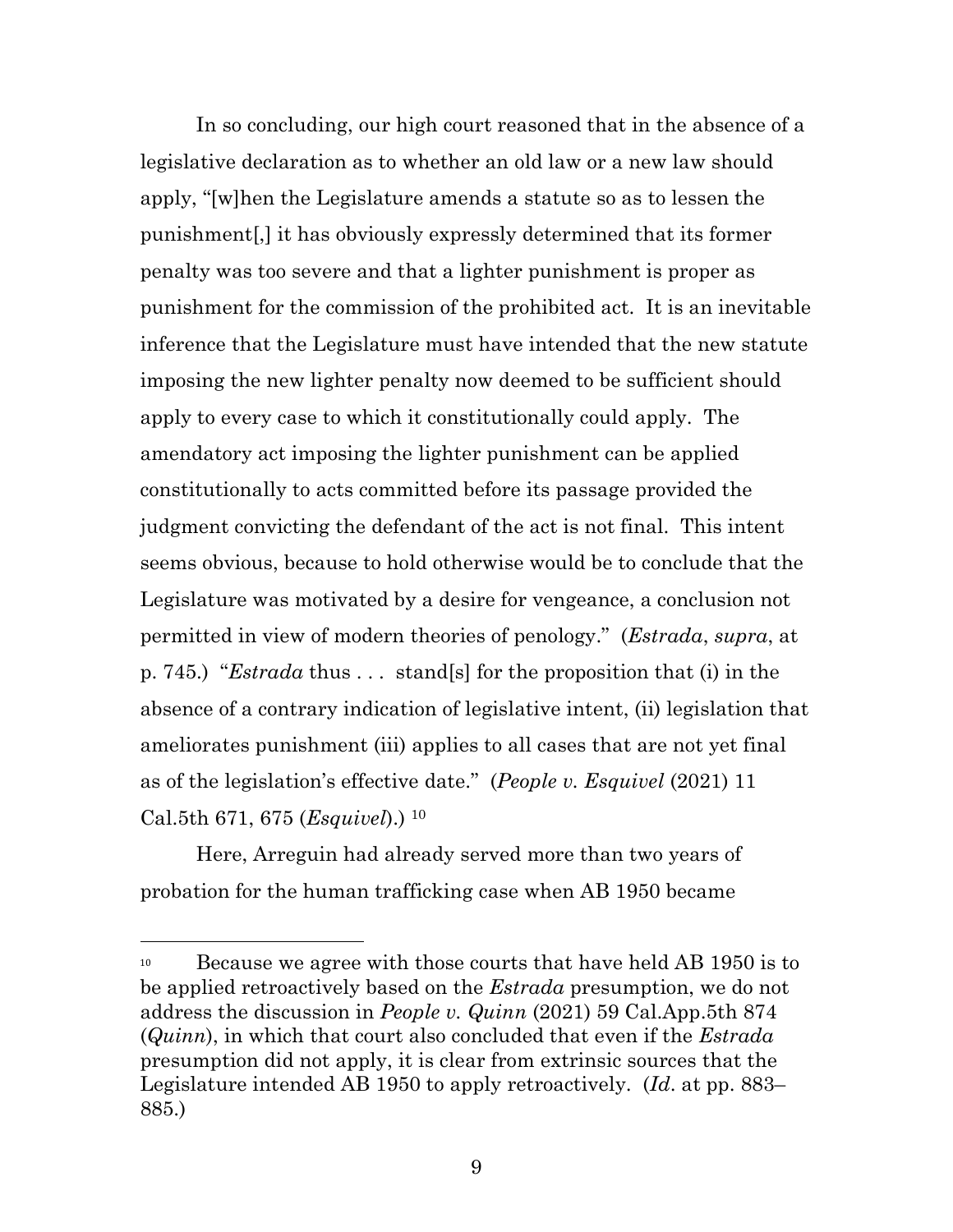effective on January 1, 2021. Because there was no outstanding order summarily revoking his probation as of that date, the conclusion is inescapable that AB 1950 operated to terminate his probation for the human trafficking case. (See *Hilton v. Superior Court* (2014) 239 Cal.App.4th 766, 773 [" '[a]n order revoking probation must be made within the period of time circumscribed in the order for probation;" " '[o]therwise, the probationary period terminates automatically on the last day,' " italics omitted]; *People v. Smith* (1970) 12 Cal.App.3d 621, 625 [accord; citing to § 1203.3 and *People v. Williams* (1944) 24 Cal.2d 848, 852].) Consequently, the trial court had no jurisdiction to summarily revoke probation based on the January 27, 2021 VOP filed in the human trafficking case, and therefore Arreguin's motion to dismiss that VOP should have been granted.

Our retroactive application of AB 1950 to the grant of probation in the human trafficking case is supported by *People v. Saxton* (2021) 68 Cal.App.5th 428, 431 (*Saxton*). In *Saxton*, the defendant was convicted of a nonexempt felony subject to AB 1950's two-year probation term limitation and a misdemeanor exempt from AB 1950's probation term limitation and subject to a mandatory statutory term of three years. (68 Cal.App.5th at pp. 431, 432.) The trial court suspended imposition of sentence and ordered three years of formal probation, with the specification that "any probation violation that occurs during those three years can carry felony punishment consequences." (*Id*. at p. 431.) The appellate court concluded the trial court's statement of the consequences of a violation of probation was in error, and directed the trial court to modify its order of probation to specify that "(1) Saxton can face felony punishment consequences for a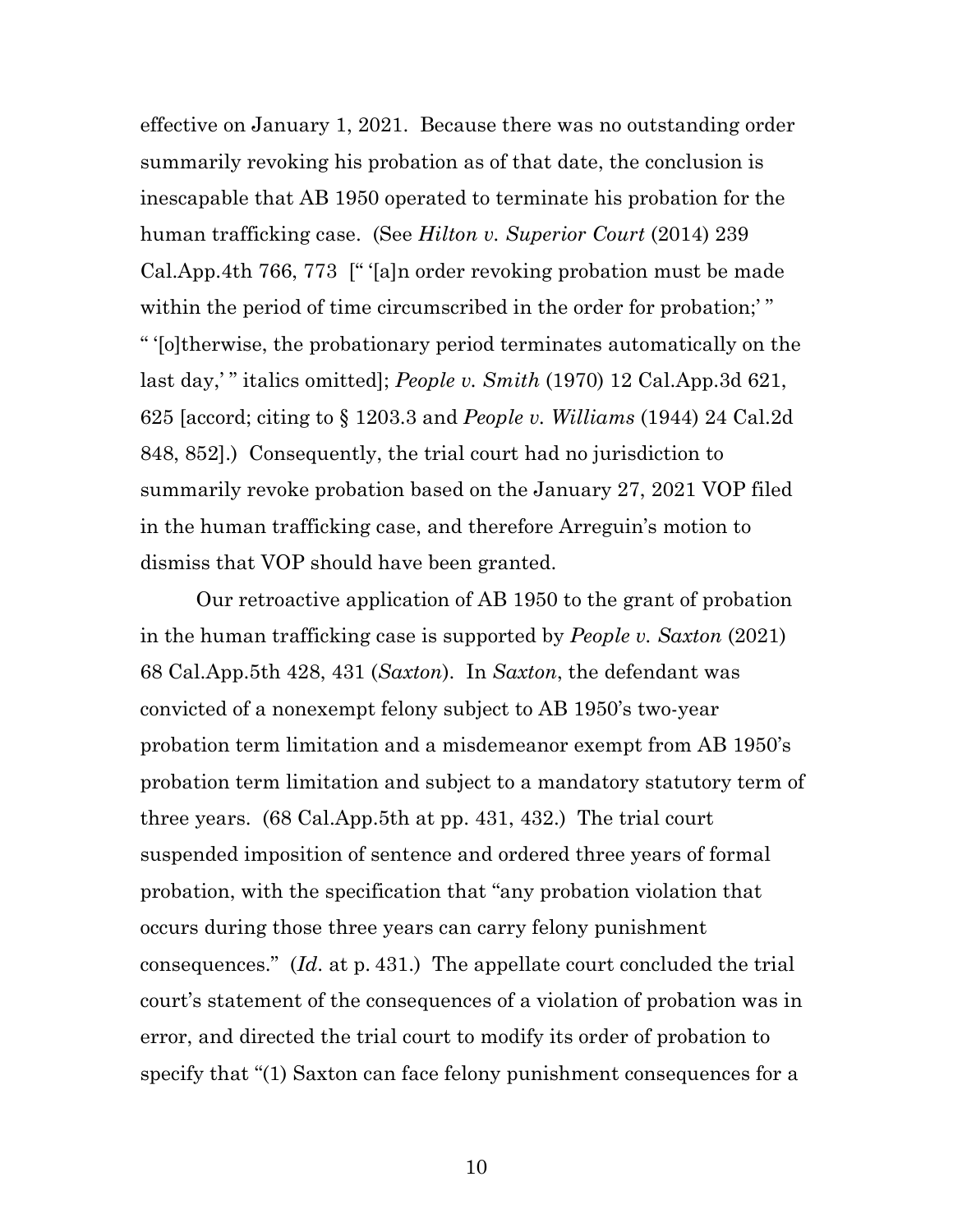probation violation only during the first two years of her probationary term, and (2) any probation violation that occurs during the third year of Saxton's probationary term can carry only misdemeanor consequences." (*Id*. at p. 433.) In so concluding, the *Saxton* court explained:

"The plain meaning of [AB 1950] is clear, and permits a trial court to order a defendant to serve three years of formal probation where, as here, the judgment includes a misdemeanor conviction for driving under the influence. One of the exemptions from the probation term limits codified in section 1203a is set forth in Vehicle Code section 23600, subdivision  $(b)(1)$ .... [ Saxton was also convicted of willfully evading a police officer, a felony for which [AB 1950] imposes a two-year limit on probation. But a trial court must make a probation suitability determination based on the case as a whole, not discrete convictions. [Citation.] And Saxton's case is a 'felony case' since it involves both a felony and a misdemeanor. [Citation.] Informal probation is not allowed in felony cases. [Citations.] The trial court thus did not err when it ordered Saxton to serve a term of formal probation for the three years required by Vehicle Code section 23600. [Citation.] [¶] But the court did err when it said that Saxton could suffer felony punishment consequences if she successfully completes the first two years of probation and violates probation during the third year of her probationary term. . . . [T]he only offenses exempt from the two-year felony probation term limit set forth in section 1203.1 are felonies listed in subdivision (c) of section 667.5, felonies that include specific probation terms within their provisions, and "" white collar crimes'" involving property valued in excess of \$25,000. [Citation.] Saxton committed none of these offenses. It would thus be counter to the Legislature's purpose in enacting [AB 1950] if Saxton were to face felony consequences for any probation violation that occurs after she successfully completes two years of probation. (Cf. *Quinn*, *supra*, 59 Cal.App.5th at p. 880 [purpose of [AB 1950] is to ' " 'reduc[e] the number of people on probation returning to incarceration' " '].)" (*Saxton*, *supra*, at pp. 432–433.)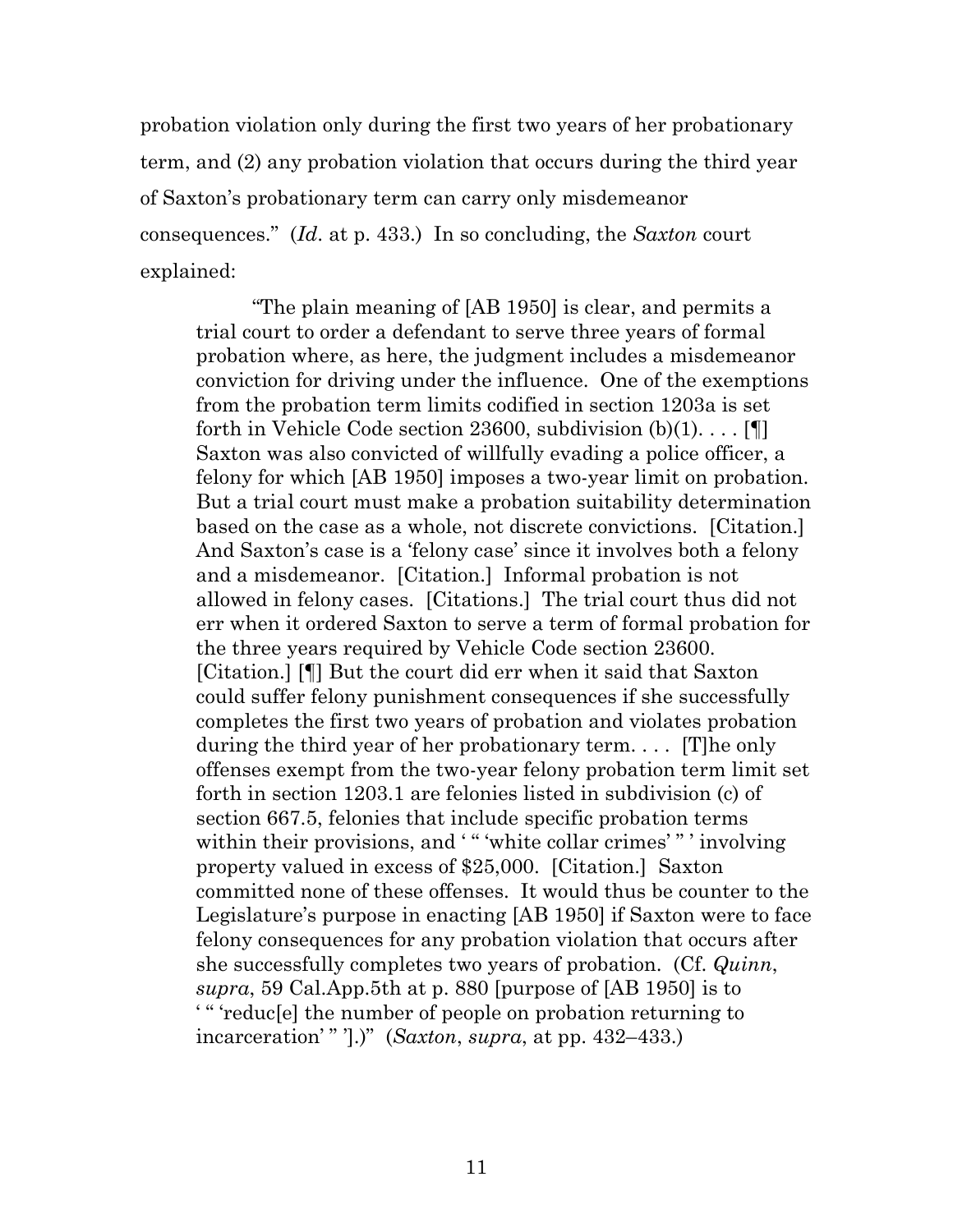Concededly, *Saxton* is procedurally distinguishable from the case before us as Saxton was seeking the benefit of the new law on direct appeal of her placement on probation after imposition of her sentence was suspended, while Arreguin seeks the benefit of the new law during his probation after execution of his sentence was suspended. But similar to the defendant in *Saxton*, Arreguin was subject to probation for both a nonexempt offense and an exempt offense at the time of the effective date of AB 1950. Under these circumstances, we see no "persuasive reason to presume" that the Legislature would wish to extend the benefit of the new law to a defendant such as Saxton, but not extend the benefit of the new law to a defendant such as Arreguin. (See *Esquivel*, *supra*, 11 Cal.5th at p. 680 [ameliorative legislation presumptively applied to "all cases not yet final," including cases in which defendants were placed on probation with imposition of sentence suspended and cases in which defendants were placed on probation with execution of an imposed state prison sentence suspended.)

Citing to our decisions in *Faial*, *supra*, 75 Cal.App.5th 738, and *Kuhnel*, *supra*, 75 Cal.App.5th 726, the Attorney General asserts the trial court retained jurisdiction to adjudicate the VOP filed in the human trafficking case because Arreguin's probation violative conduct "began and was documented in December 2020," before AB 1950 became effective, and the court's January 27, 2021 summary revocation was "still within even the hypothetical shortened probationary period which had been tolled" by the earlier summary revocation and later reinstatement to probation that occurred in 2019. This argument lacks a factual basis as the record shows the January 27, 2021 VOP was predicated only on Arreguin's conduct underlying his January 15, 2021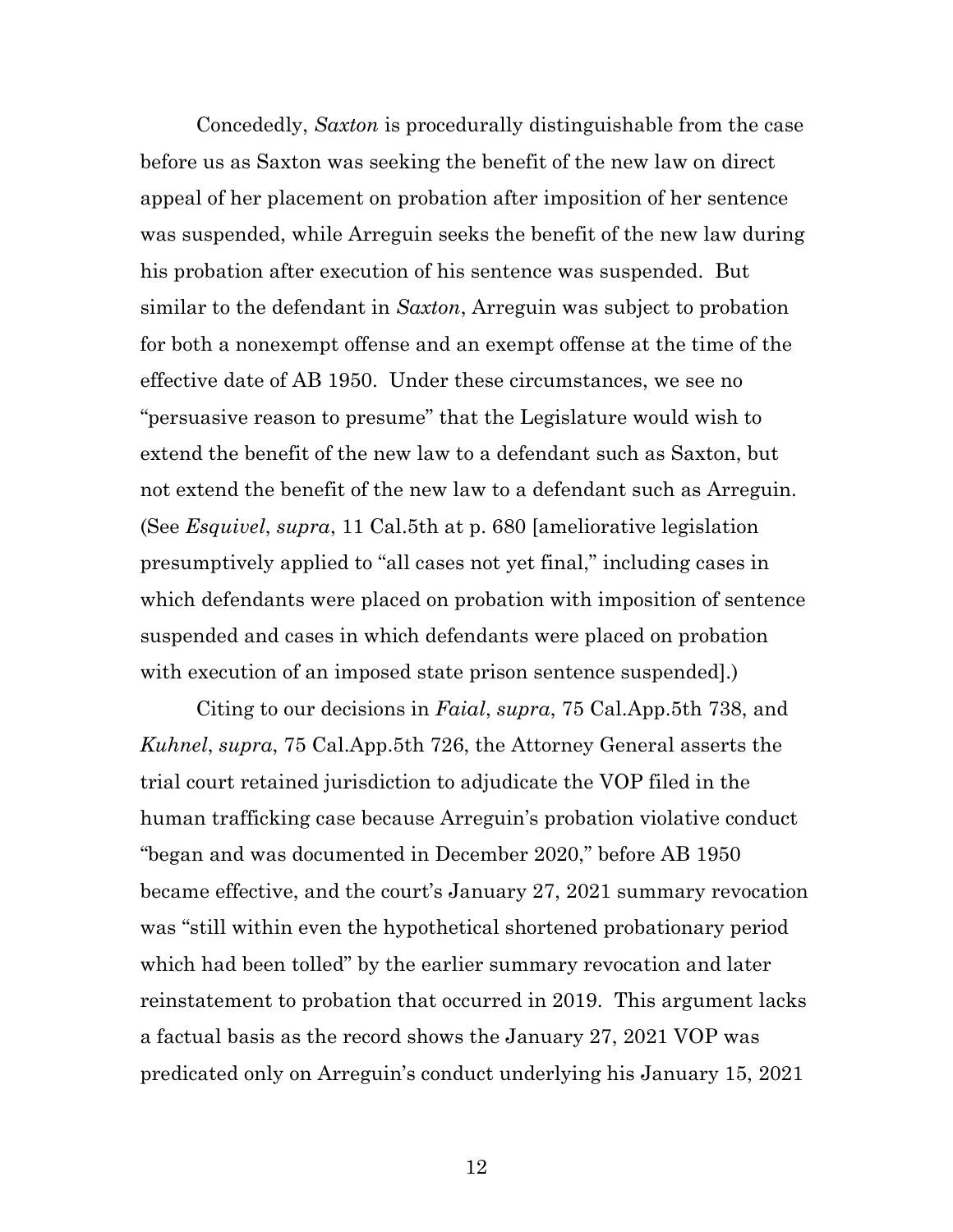arrest, and not his conduct of self-reporting a relapse and referral for treatment in December 2020. Additionally, at the probation violation hearing the trial court explicitly found Arreguin had violated probation based solely on conduct occurring after his probation for the human trafficking offense had terminated pursuant to AB 1950.

Moreover, we find unavailing the Attorney General's reliance on our decisions in *Faial*, *supra*, 75 Cal.App.5th 738, and *Kuhnel*, *supra*, 75 Cal.App.5th 726, cases in which retroactive application of AB 1950 provided those defendants no relief. *Faial* held that the defendant – a former probationer who was serving an executed sentence when AB 1950 became effective – was not entitled to relief under the new law because the trial court had properly revoked and terminated his probation before the law's effective date. (*Faial*, *supra*, at pp. 743–746.) Similarly, *Kuhnel* held that the defendant was not entitled to relief under AB 1950 because the trial court had adjudicated a violation allegedly committed during the defendant's first year of probation, which resulted in the court summarily revoking her probation early in the second year, with all events occurring "well before the effective date" of the new law – indeed, "before the law was even introduced in the Legislature." (*Kuhnel*, *supra*, at p. 735.) The factual circumstances in both cases are clearly distinguishable from Arreguin's situation: as of the effective date of AB 1950, Arreguin was on active probation for the human trafficking offense, he had served more than two years on probation for that offense, and there was no outstanding order summarily revoking his probation.

The Attorney General also contends Arreguin cannot benefit from the retroactive application of AB 1950 because he "was serving a single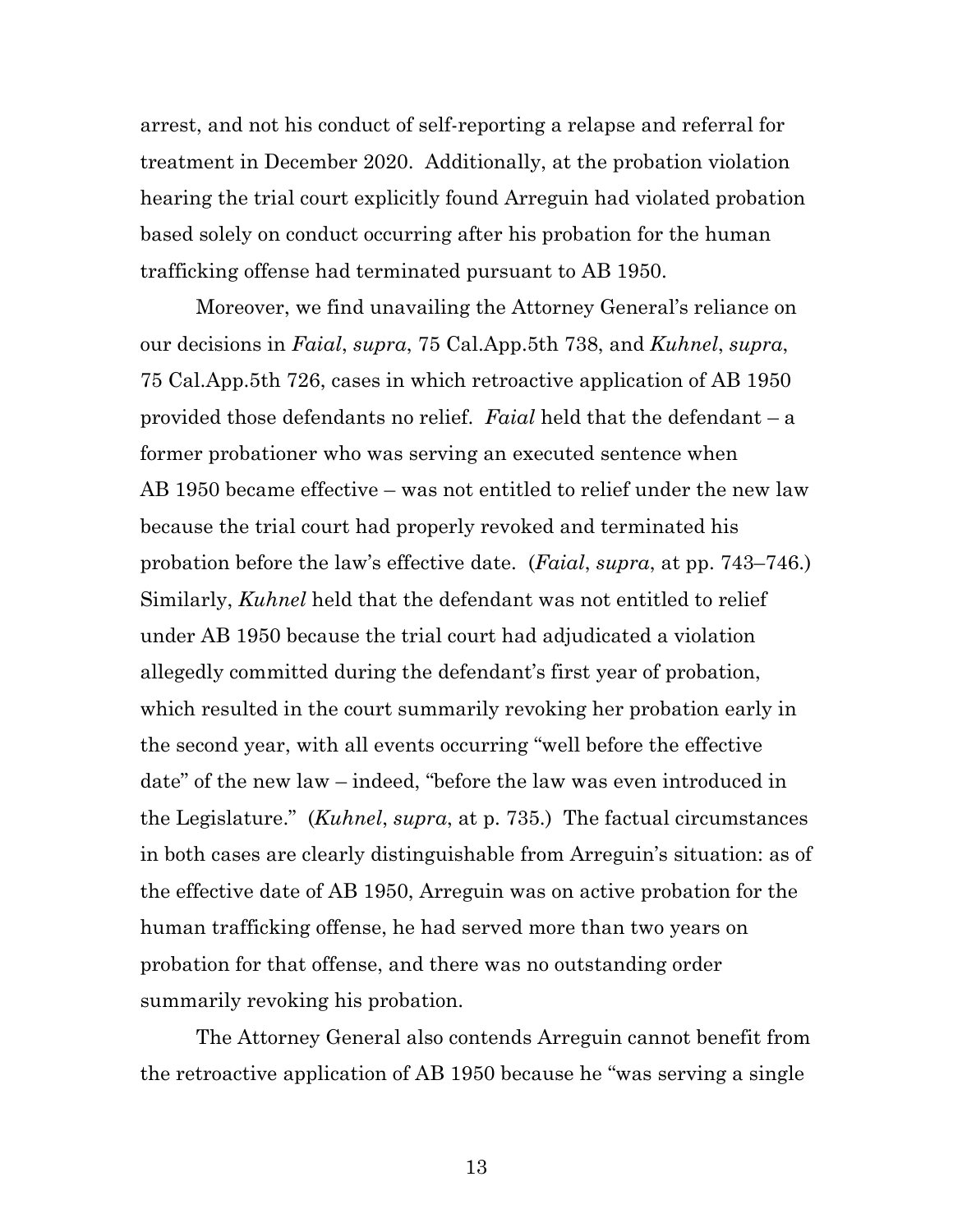probation term which could not be reduced to two years because it related to a crime of violence," and AB 1950 "does not retroactively affect consolidated felony probation terms based on one or more violent felony convictions." In support of this argument, the Attorney General asserts that though the trial court described the grant of probation as two concurrent terms it must be deemed to be a single period of probation under our decision in *People v. Cole* (2020) 50 Cal.App.5th 715 (*Cole*). We see no merit to the argument.

In *Cole*, *supra*, 50 Cal.App.5th 715, we were asked to clarify the length of Cole's term of probation for his convictions of domestic violence with a special allegation of infliction of great bodily injury (count two) and second degree robbery (count four) in the same case. (*Id.* at pp. 718–719.) "At the sentencing hearing the court suspended imposition of judgment for each count, [and] placed Cole on three-year grants of probation for each count . . . . The court explained, 'you are essentially on two different grants of probation and both these are to be concurrent with one another.' The minute order reflects what appears to be separate grants of probation for counts two and four." (*Id*. at p. 719.) We concluded the judgment should be modified to clarify that Cole's probation is "a single grant subject to the terms and conditions specified in the order pertaining to the individual offenses." (*Ibid*.) We explained as follows:

"The Attorney General agrees with Cole's position that he is subject to a single grant of felony probation based on the suspended imposition of his aggregate sentence, rather than separate grants of probation for each of the two discrete offenses. The question appears to be a novel one, but under the present circumstances we believe the parties are correct. As the Attorney General observes, our sentencing laws calculate an aggregate term based on the relationship between offenses. (§ 1170.1, subd.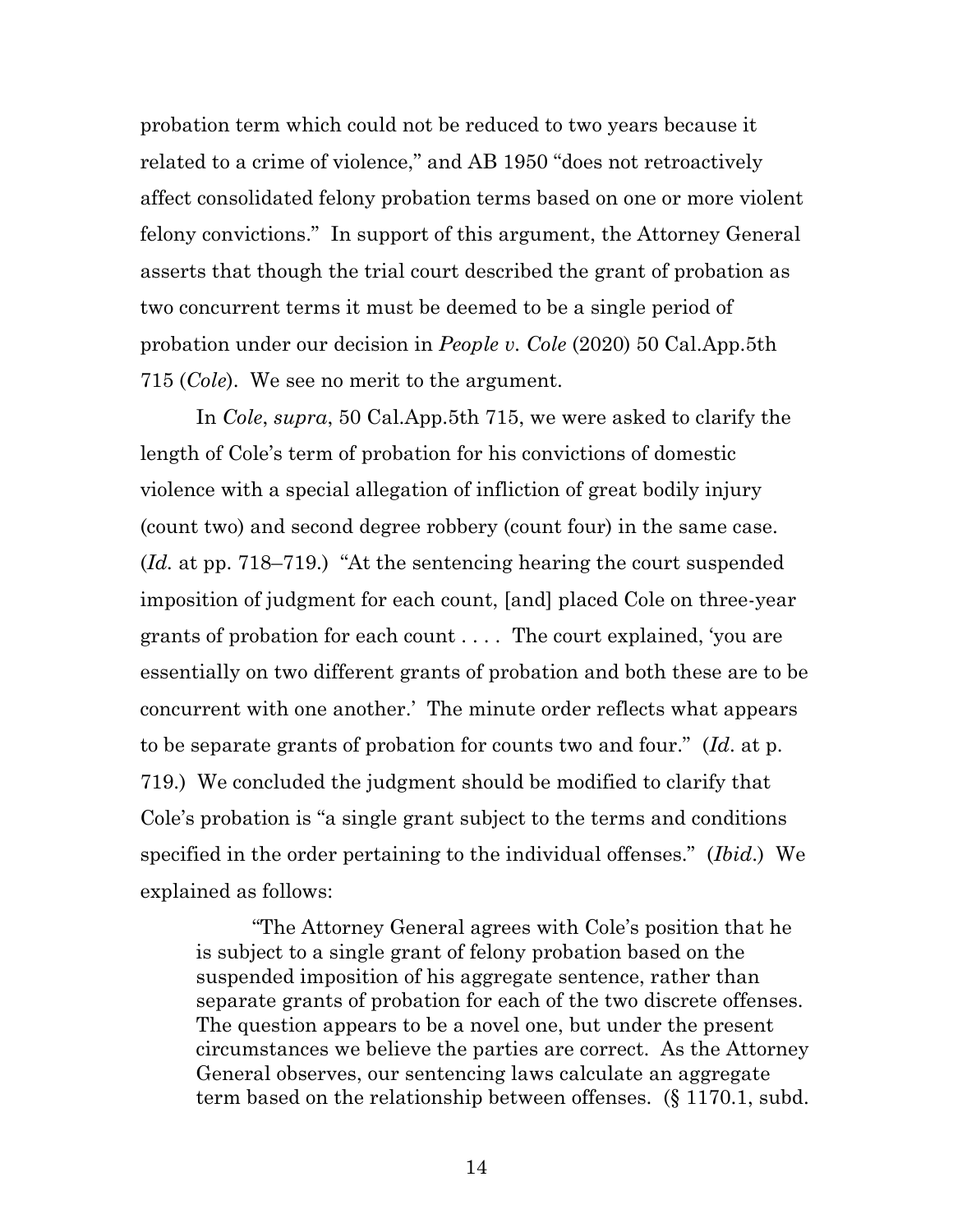(a); see Cal. Rules of Court, rule  $4.452(a)(1)$  ['[t]he sentences on all determinately sentenced counts in all of the cases on which a sentence was or is being imposed must be combined as though they were all counts in the current case'].) Subject to certain exceptions, section 1203.1, subdivision (a) provides for a felony probation term based on 'the maximum possible term of *the sentence*' (italics added), at least impliedly referring to the aggregate term rather than the term imposed on a particular offense. While the question is theoretical here because the court imposed the two probationary terms concurrently, we therefore agree with the parties' request to clarify that Cole is subject to a single three-year term of probation." (*Cole*, *supra*, at p. 719, fn. omitted.)

Our decision in *Cole* must be read in light of its specific factual context – whether Cole was subject to a single period of probation where the court stated he was subject to concurrent terms of probation for two distinct offenses in the same case. While we noted the question appeared to be "a novel one" (50 Cal.App.5th at p. 719), our clarification of the judgment finds support in established law that for purposes of determining the maximum term of probation for multiple counts in a single case, courts have treated probation as a single period, thus precluding a series of "separate and consecutive" terms of probation. (See, e.g., *Fayad v. Superior Court* (1957) 153 Cal.App.2d 79, 84; *People v. Blume* (1960) 183 Cal.App.2d 474, 482.)

More significantly, the predicate for our decision in *Cole* – the sentencing laws governing aggregate terms as applied to the fixing of the term of probation for multiple counts in a single case – is not implicated in the case before us. Instead, we are here concerned with the retroactive applicability of AB 1950 to the probation that Arreguin was serving in both cases on the effective date of the new law. "[T]he *Estrada* presumption remains available" to extend the benefits of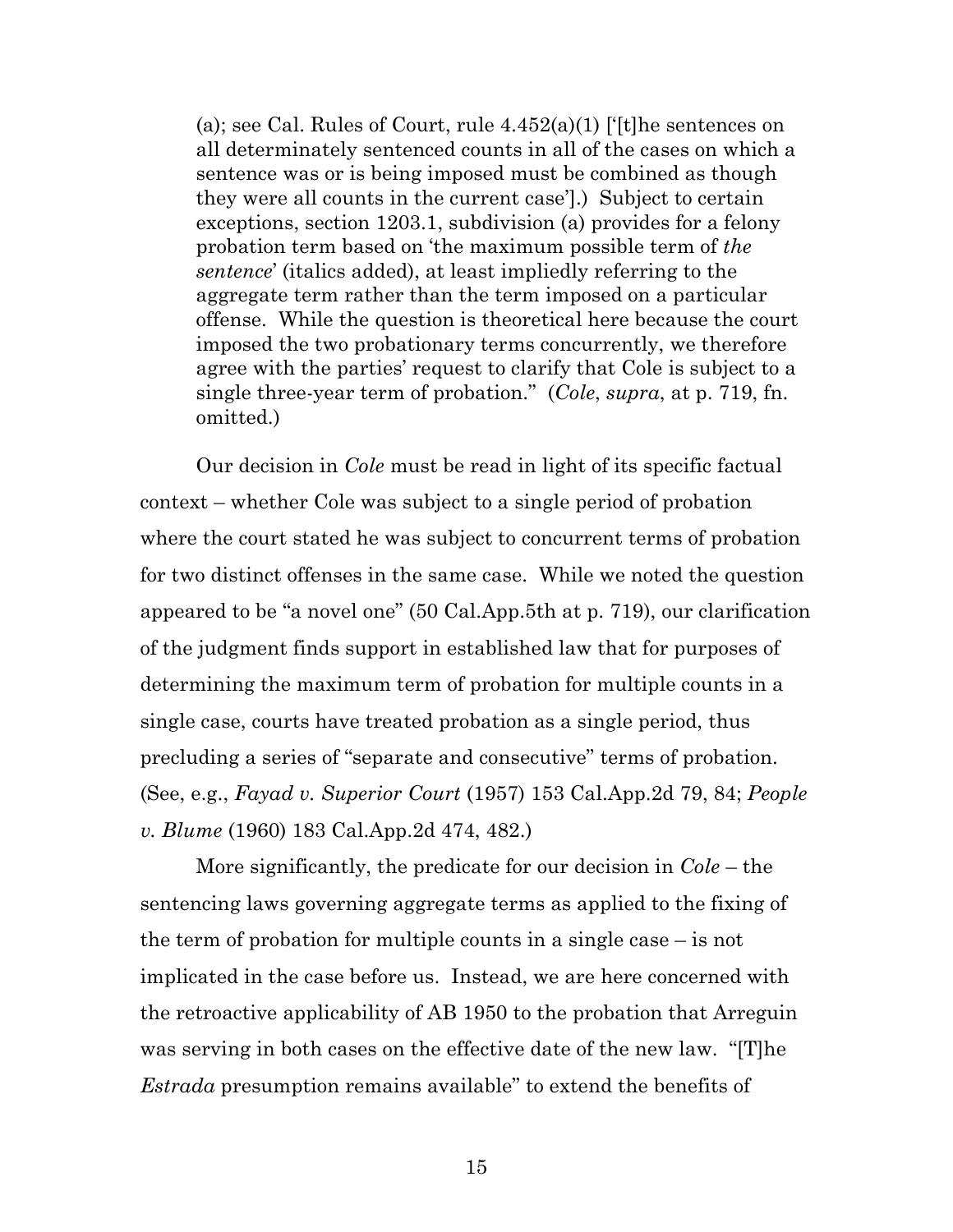AB 1950's ameliorative revisions to Arreguin's term of probation for the human trafficking offense. (*Esquivel*, *supra*, 11 Cal.5th at p. 680.) The fact that AB 1950 does not shorten the term of probation for the robbery offense does not preclude applying the new law to the term of probation for the human trafficking offense. To conclude otherwise, and find that Arreguin was "to face any consequences" for the January 27, 2021 VOP filed after the termination of his probation for the human trafficking offense "would . . . be counter to the Legislature's purpose in enacting [AB 1950]" (*Saxton*, *supra*, 68 Cal.App.5th at p. 433), which is to limit probation to two years " 'now deemed to be sufficient. . . to every case to which it constitutionally could apply' " (*Quinn*, *supra*, 59 Cal.App.5th at p. 883).

In sum, we conclude the trial court erred in denying the motion to dismiss the January 27, 2021 VOP filed in the human trafficking case as Arreguin's term of probation for that offense had terminated as of January 1, 2021 by retroactive operation of AB 1950. While the trial court lost jurisdiction to adjudicate the VOP filed in the human trafficking case, the court retained jurisdiction to adjudicate the VOP filed in the robbery case. Accordingly, we reverse the May 19, 2021 aggregate sentence of six years and remand to the trial court with directions to vacate its order denying the motion to dismiss the VOP filed in the human trafficking case, enter a new order granting the motion to dismiss the VOP in the human trafficking case, and conduct further proceedings in both cases consistent with this opinion.<sup>11</sup>

<sup>&</sup>lt;sup>11</sup> In light of our determination, we do not address the parties' other contentions.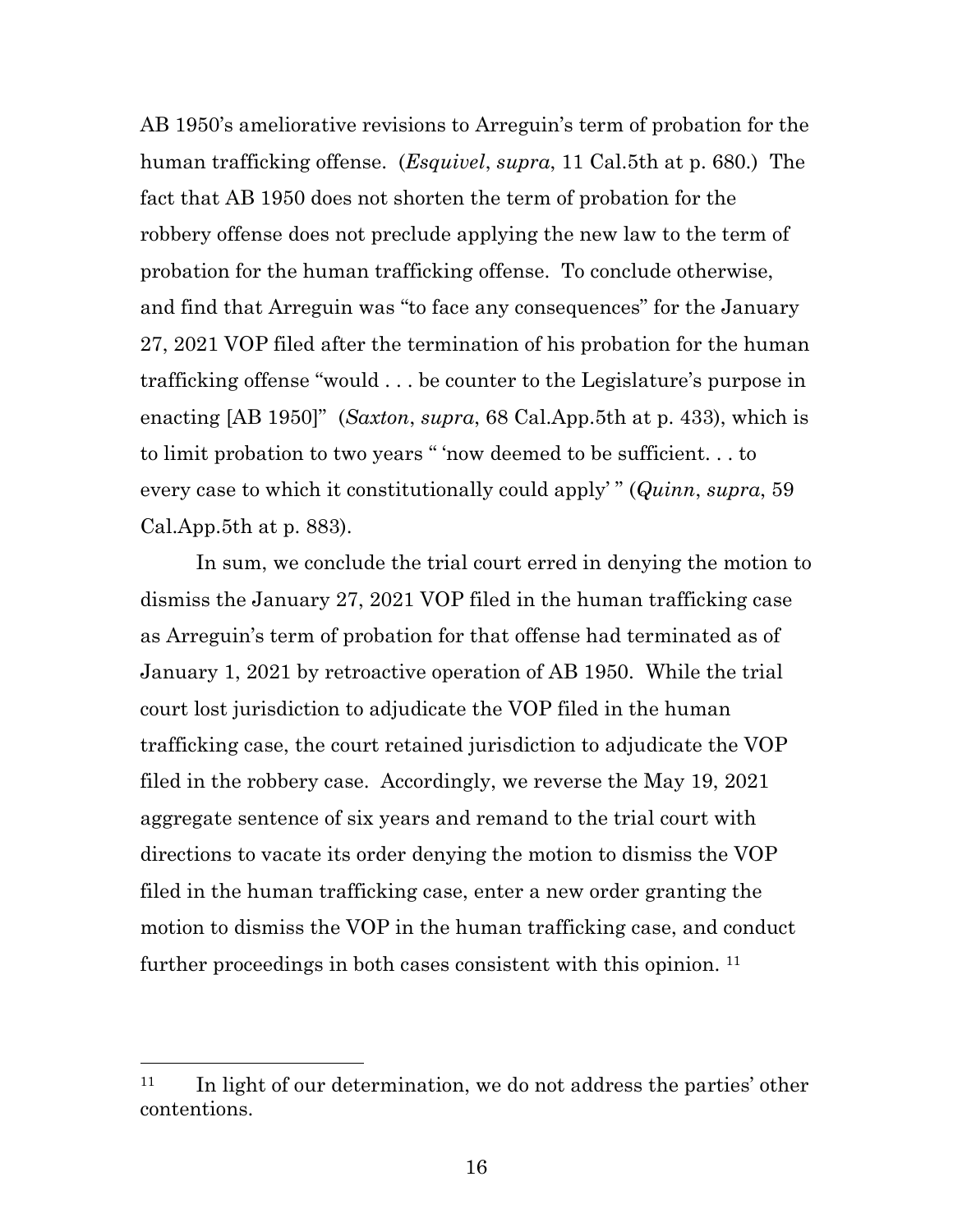#### **DISPOSITION**

In case No. SCR678994-1, the May 19, 2021 sentence is reversed, and we remand the case to the trial court with directions to conduct further proceedings consistent with this opinion.

In case No. SCR681736-2, the May 19, 2021 sentence is reversed, and we remand the case to the trial court with directions to vacate the denial of the motion to dismiss the violation of probation, enter a new order granting the motion to dismiss the violation of probation, and conduct further proceedings consistent with this opinion.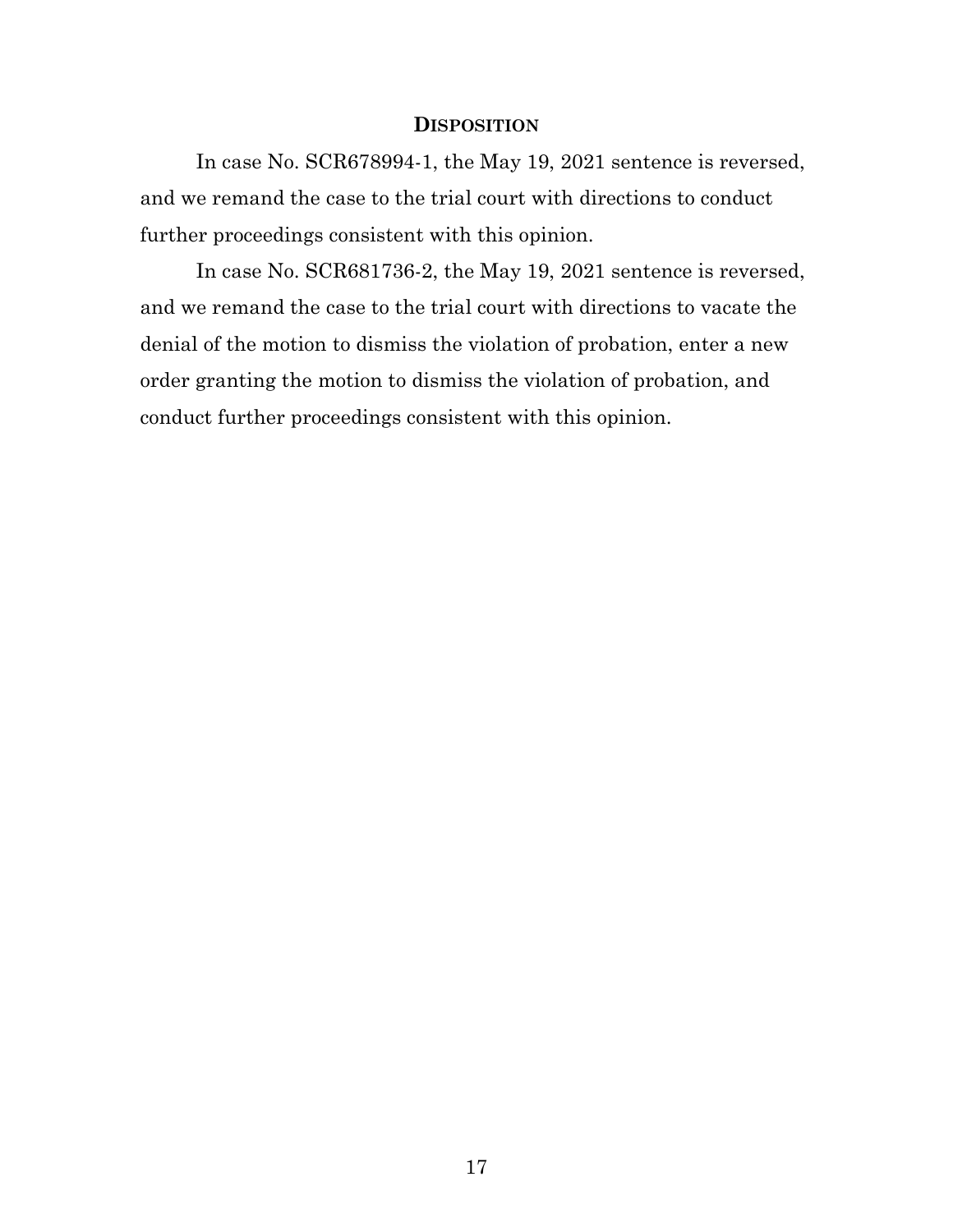Petrou, J.

\_\_\_\_\_\_\_\_\_\_\_\_\_\_\_\_\_\_\_\_\_\_\_\_\_

WE CONCUR:

\_\_\_\_\_\_\_\_\_\_\_\_\_\_\_\_\_\_\_\_\_\_\_\_\_

\_\_\_\_\_\_\_\_\_\_\_\_\_\_\_\_\_\_\_\_\_\_\_\_\_

Tucher, P.J.

Fujisaki, J.

*People v. Arreguin/A162718*